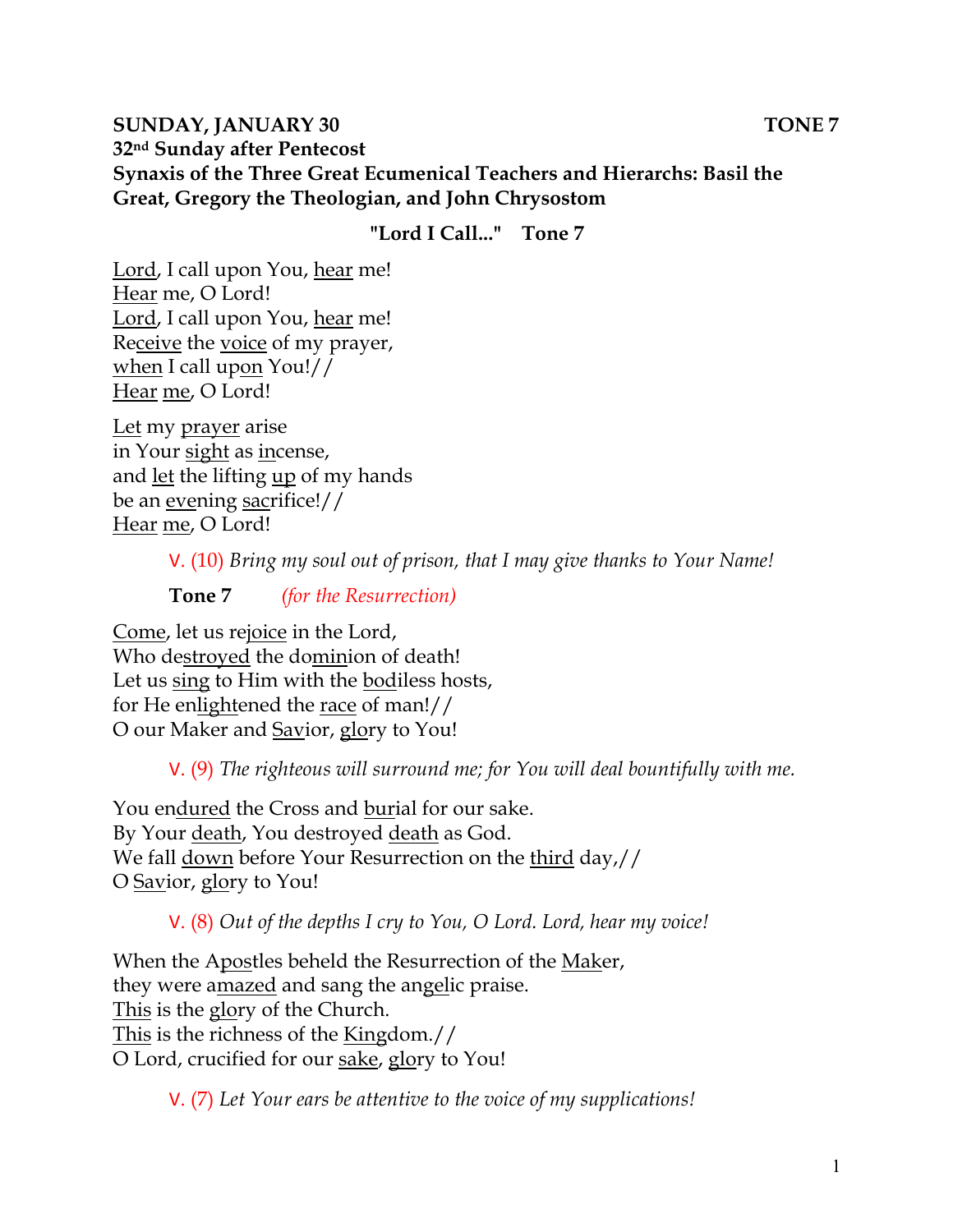## *(Resurrection stichera by Anatolius)*

You were held by lawless men, O Christ, but to me, You are God, and I am not ashamed. You were smitten on the cheek, but I do not deny You. You were nailed to the Cross and I do not conceal it, for I glory in Your Resurrection: Your death is my life.// O Almighty Lord and Lover of man, glory to You!

> V. (6) *If You, O Lord, should mark iniquities, Lord, who could stand? But there is forgiveness with You.*

## **Tone 4** *(for the Three Hierarchs) (As one valiant among martyrs)*

Let us worthily honor the instruments of grace: John, Basil, and Gregory, the harps of the Spirit, the resounding trumpets of preaching, awesome and clear in tone,// thundering from the heights to declare the glory of God to the ends of the earth!

V. (5) *For Your Name's sake I wait for You, O Lord. My soul has waited for Your word; my soul has hoped on the Lord.* 

Let us worthily honor the three champions: the bulwarks of devotion, the three apostles added to the twelve, rivers overflowing with living water from Eden,

flooding the face of the earth with life-bearing and divine streams!// They have formed the faith, as the elements form creation.

V. (4) *From the morning watch until night, from the morning watch, let Israel hope on the Lord!*  It is said: "There is no speech, nor are there words

that are not heard in their voices";

for the proclamation of the godly and wise teachers

has gone out through all the earth and the sea of creation.

Therefore, through their divine precepts, great things are gathered and assembled//

into one true doctrine for the ends of the earth.

V. (3) *For with the Lord there is mercy and with Him is plenteous redemption, and He will deliver Israel from all his iniquities.*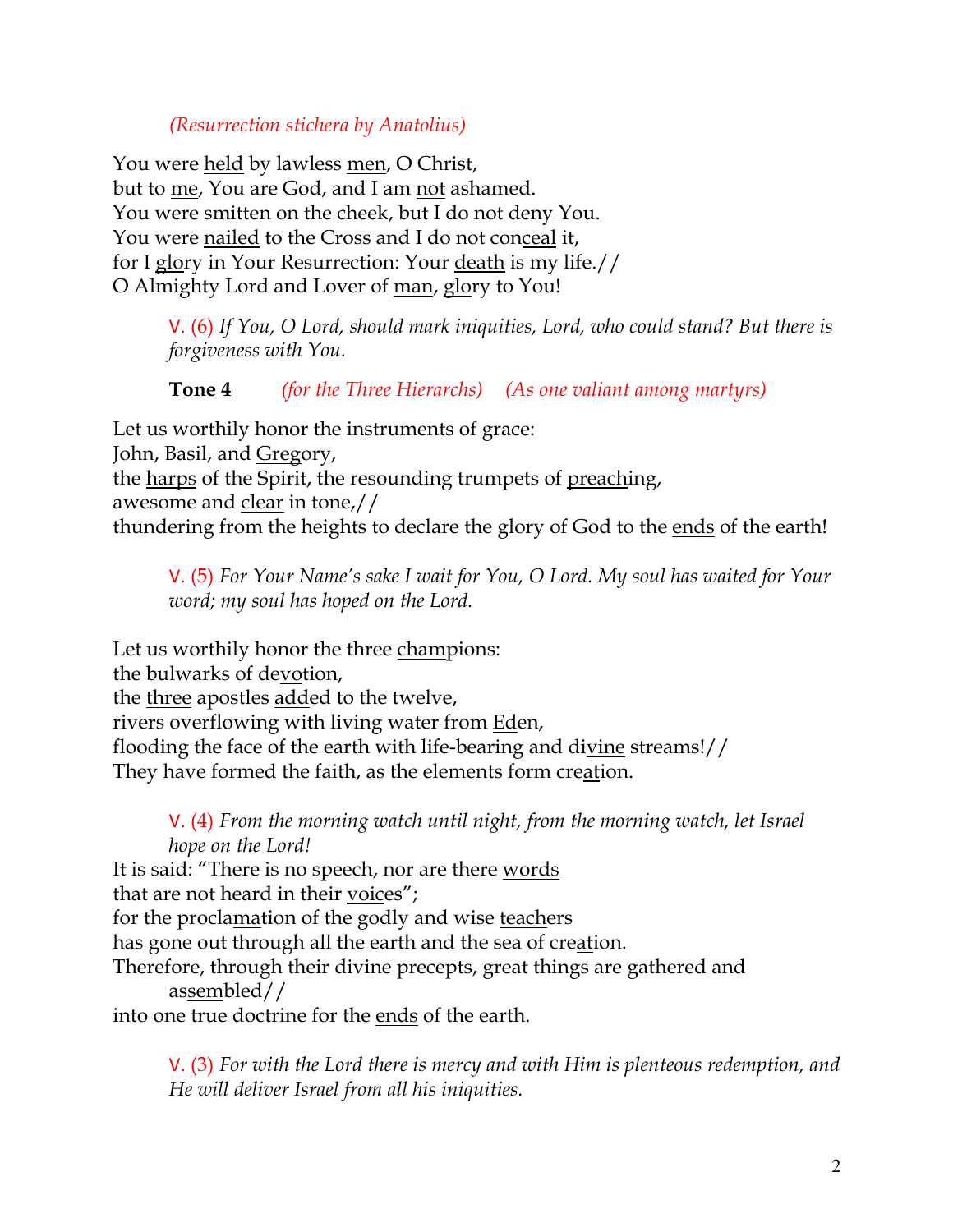Let us who follow their teachings praise the instruments of the Holy Spirit with hymns; they are the trumpets of truth, the words of orators! Let us entreat them, for they are bold before the Lord, that He may always grant forgiveness to all of us,// and great peace to the whole world!

V. (2) *Praise the Lord, all nations! Praise Him, all peoples!*

**Tone 2** *(for the Three Hierarchs) (With what crowns)* 

With what wreaths of praise shall we crown the teachers? In separate bodies, they were united in spirit: God-bearing intercessors, equal in number to the Trinity, ministers and lights who illumine the universe, pillars of the Church, whom Christ, our merciful God,// crowns with wreaths of victorious glory.

V. (1) *For His mercy is confirmed on us, and the truth of the Lord endures forever.* 

With what beautiful hymns shall we crown the God-bearing and heavenly initiates? Preachers of the mysteries, leading theologians of the Orthodox Faith: Basil, manifest in holiness, Gregory, godly and divinely inspired, John of the golden tongue,// whom the Trinity, the greatly merciful Lord, has fittingly glorified. *Glory to the Father, and to the Son, and to the Holy Spirit;*

**Tone 6** *(for the Three Hierarchs)*

Today let us praise the mystical trumpets of the Spirit, the God-bearing Fathers, who stand in the midst of the Church, singing true theology, praising the changeless Trinity! They laid low the errors of Arius and upheld the Orthodox Faith.// They always entreat the Lord to have mercy on our souls.

*now and ever, and unto ages of ages. Amen.*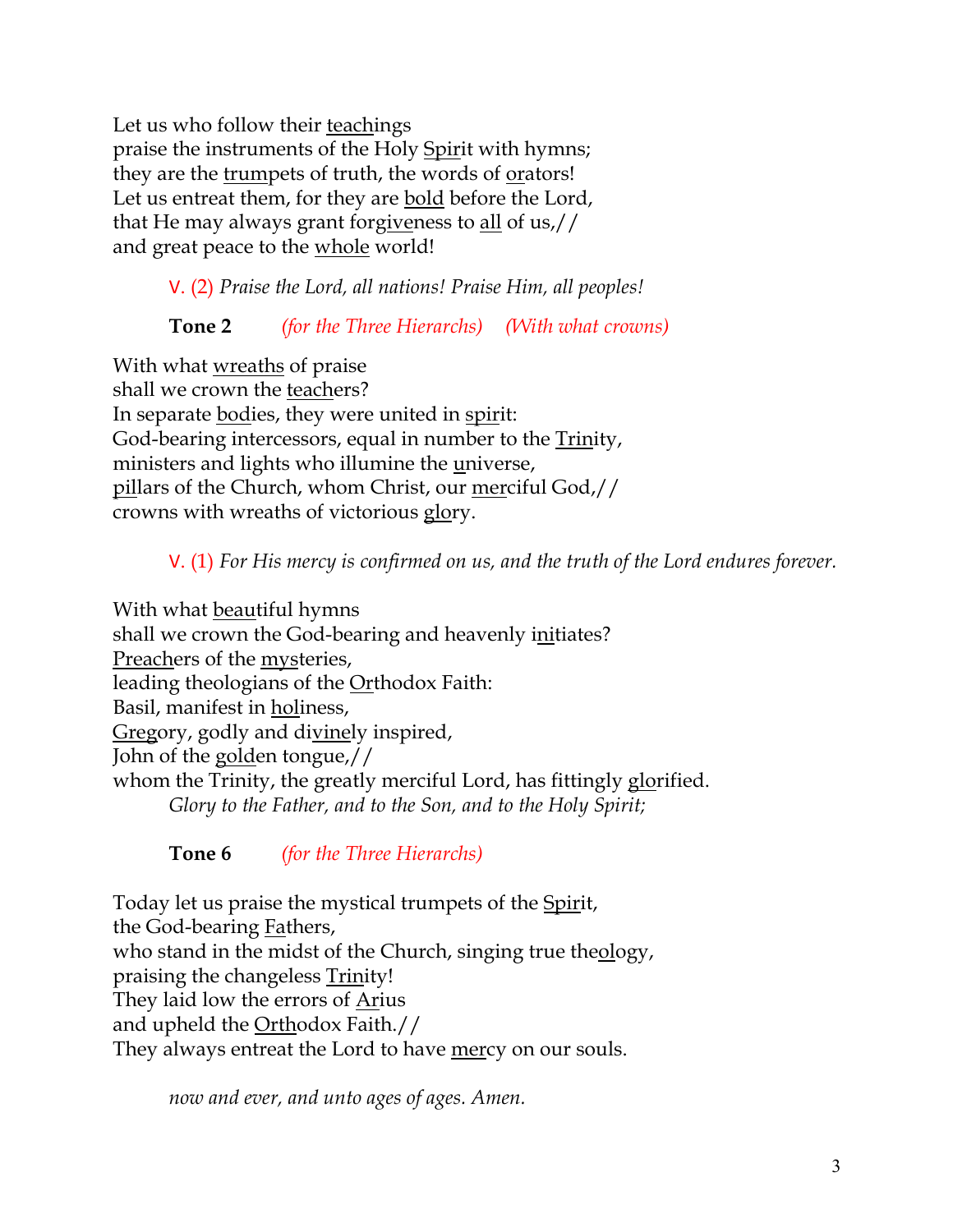### **Tone 7** *(Theotokion – Dogmatikon)*

No tongue can speak of your wonderful childbearing, for the order of nature was overruled by God. You were revealed to be a Mother above nature, for you remained a Virgin beyond reason and understanding. Your conception was most glorious, O Theotokos! The manner of your giving birth was ineffable, O Virgin! Knowing you to be the Mother of God, devoutly we pray to you:// "Beseech Him to save our souls!"

### **Old Testament Readings** *(Three Hierarchs)* **Deuteronomy 1:8-11, 15-17 Deuteronomy 10:14-21 Wisdom of Solomon 3:1-9**

#### **Litya**

#### **Tone 2** *(for the Three Hierarchs, by Nilus of Xanthopoulos)*

Come, O worshippers of the heavenly Trinity, let us praise the earthly trinity of the divine hierarchs: Gregory, the namesake of theology, Basil, who bears the name of the Kingdom, and John, truly named after grace! They are the depths of wisdom, the ocean currents of the Spirit, fountains ever gushing forth cascades of living water, lustrous pearls, luminaries on earth, rudders of the Church, trees bearing magnificent fruit, stewards of grace, mouthpiece of my Christ, and champions of the Trinity, from Whom they are illumined without mediation;// and they ceaselessly intercede for our souls.

Let us, who have been enlightened through them, faithfully praise the coals kindled from the unbearable Fire! For, blazing in union with It, they became luminaries for the world, being a vital strength for the poor, by preaching and extolling in true piety the Father, the Son, and the Holy Spirit; Let us also say to them:// "Rejoice, O godly-wise trinity of the Trinity!"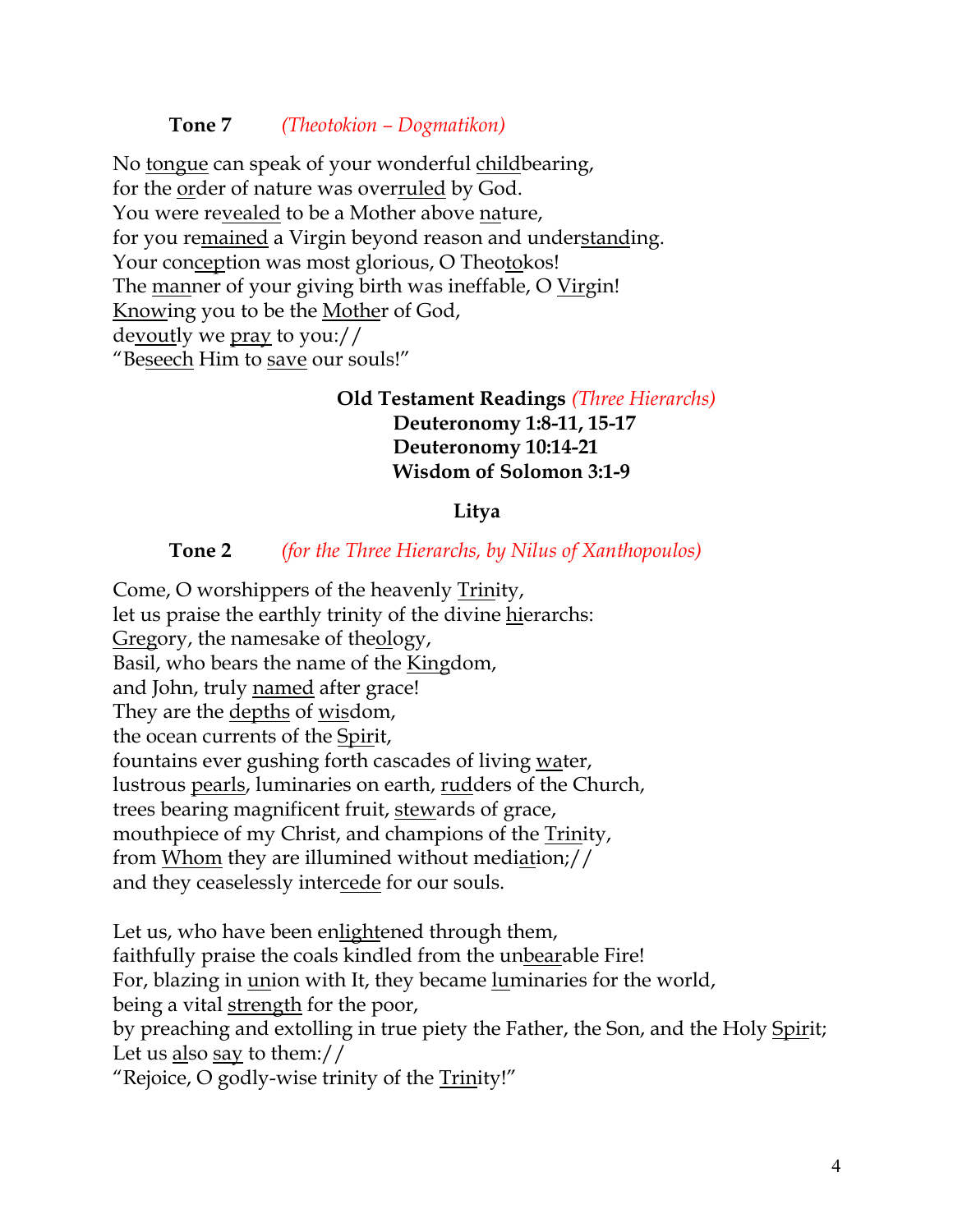## **Tone 6** *(for the Three Hierarchs)*

Let us faithfully acclaim David's threefold sling, Solomon's scarlet cord, the Word's three-stranded lash, The wise hierarchs: Basil the Great, divine Gregory, and John Chrysostom; for, having laid low the spiritual Goliath with the high Cornerstone, they led the Faith to oneness, enclosing it by the crimson blood of Christ. By their teachings they drove away from the folds of Christ's divine flock the leaders of heresies, those peddlers who argued over divine truths. Even now they still confirm the faith// and intercede with the Lord that He have mercy on our souls.

**Tone 8** *(for the Three Hierarchs)*

The grace of God has appeared to all men, educating us through the three teachers, that, adorning our ways and improving our manner of life, we might be illumined in mind by the brightness of divine knowledge. Therefore we cry: "O Holy Trinity, O Lord of all, by the <u>prayers</u> of Your three Pastors, preserve Your flock in peace, in safety, and free of anguish,// and save us, for You are the Lover of man!"

**Tone 6** *(for the Three Hierarchs)*

O Trinity, holy and worthy of adoration, glory to Your wise providence! For, from among men, You have granted men three great luminaries, who shine with the light of Your perfect knowledge, spreading the radiance of Your saving and holy will. Through them, the inhabited earth is enriched with the light of knowledge, seeing Your glory clearly; and it eagerly seeks Your blessed Kingdom, urging us to be obedient to their divine teachings. Do You Yourself, as the all-merciful God, heed their prayers on our behalf,// and save our souls, O Lover of man!

*Glory to the Father, and to the Son, and to the Holy Spirit;*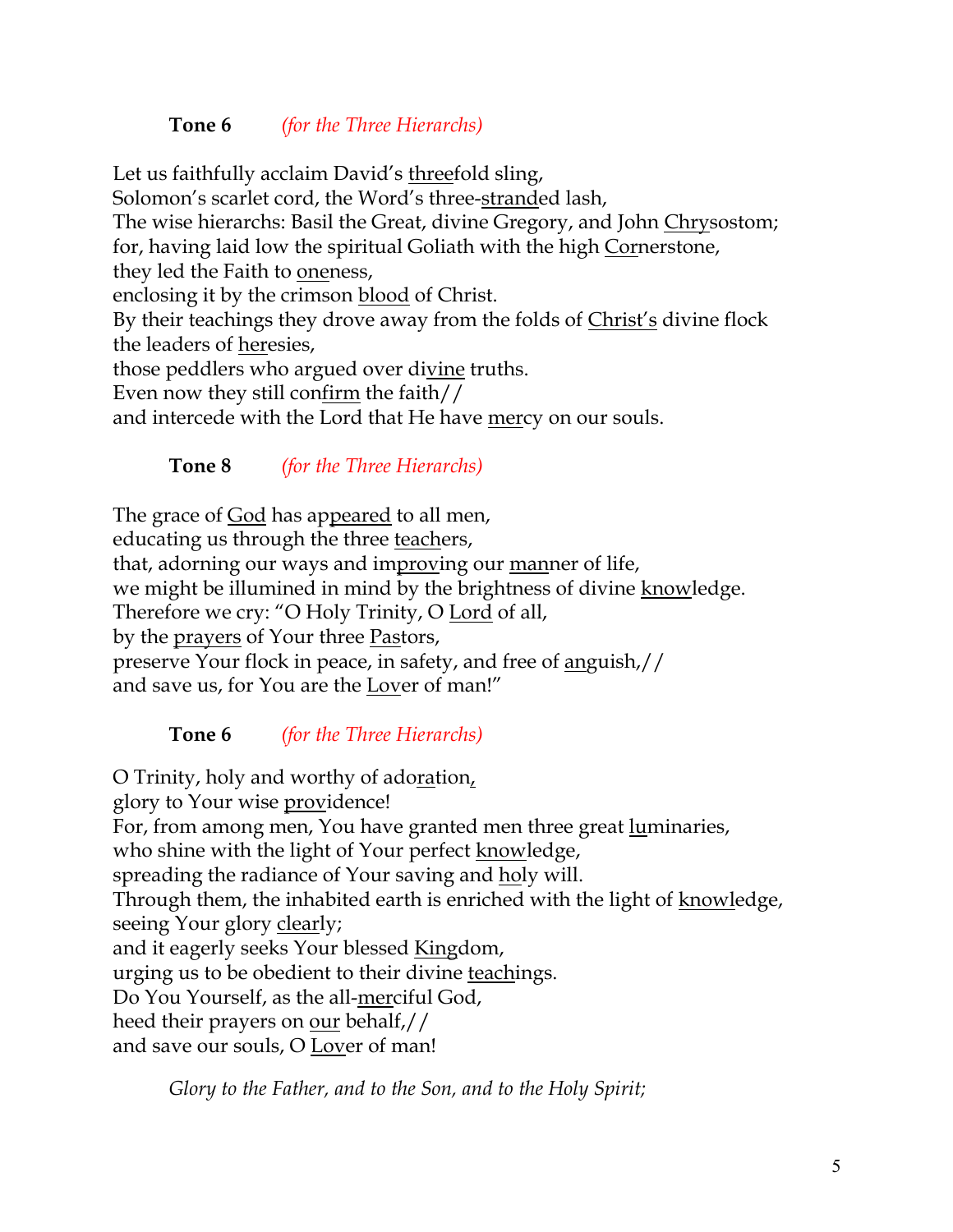### **Tone 6** *(for the Three Hierarchs)*

Having assembled together, O <u>lov</u>ers of the feasts, let us praise with song the hierarchs of Christ and fame of the Fathers, the towers of the Faith and teachers and guardians of the faithful! Let us say: "Rejoice, most wise Basil, luminary and immovable pillar of the Church! Rejoice, Gregory the Theologian, heavenly mind and greatest high priest! Rejoice, John, of golden words, brilliant and distinguished preacher of repentance!" Wherefore, O thrice-blessed Fathers, cease not always to intercede with Christ// for us who with faith and love celebrate your all-sacred and divine feast. *now and ever, and unto ages of ages. Amen.* 

### **Tone 6** *(Theotokion)*

Having assembled together, O <u>lovers</u> of the feasts,

let us praise with song the beauty of virgins

the joy of the heavenly Hosts,

the only Theotokos and unbreakable wall,

defending the Faithful on every side:

and let us say: "Rejoice, O pure Virgin Mother,

gold-gleaming lampstand and heavenly gate!

Rejoice, O undefiled tabernacle of sanctification,

who contained God in your womb!

Rejoice, you who are incomparably higher than all the heavenly hosts!

Therefore, O Lady and Mother who did not know man,

cease not to protect your servants

who ever sing your praises with <u>faith</u> and love,//

and who venerate your birthgiving without seed!"

## **Aposticha**

### **Tone 7** *(for the Resurrection)*

As the Savior of the world You arose from the tomb. As God You resurrected the race of man with Your flesh.// O <u>Lord</u>, glory to You!

V. *The Lord is King; He is robed in majesty!*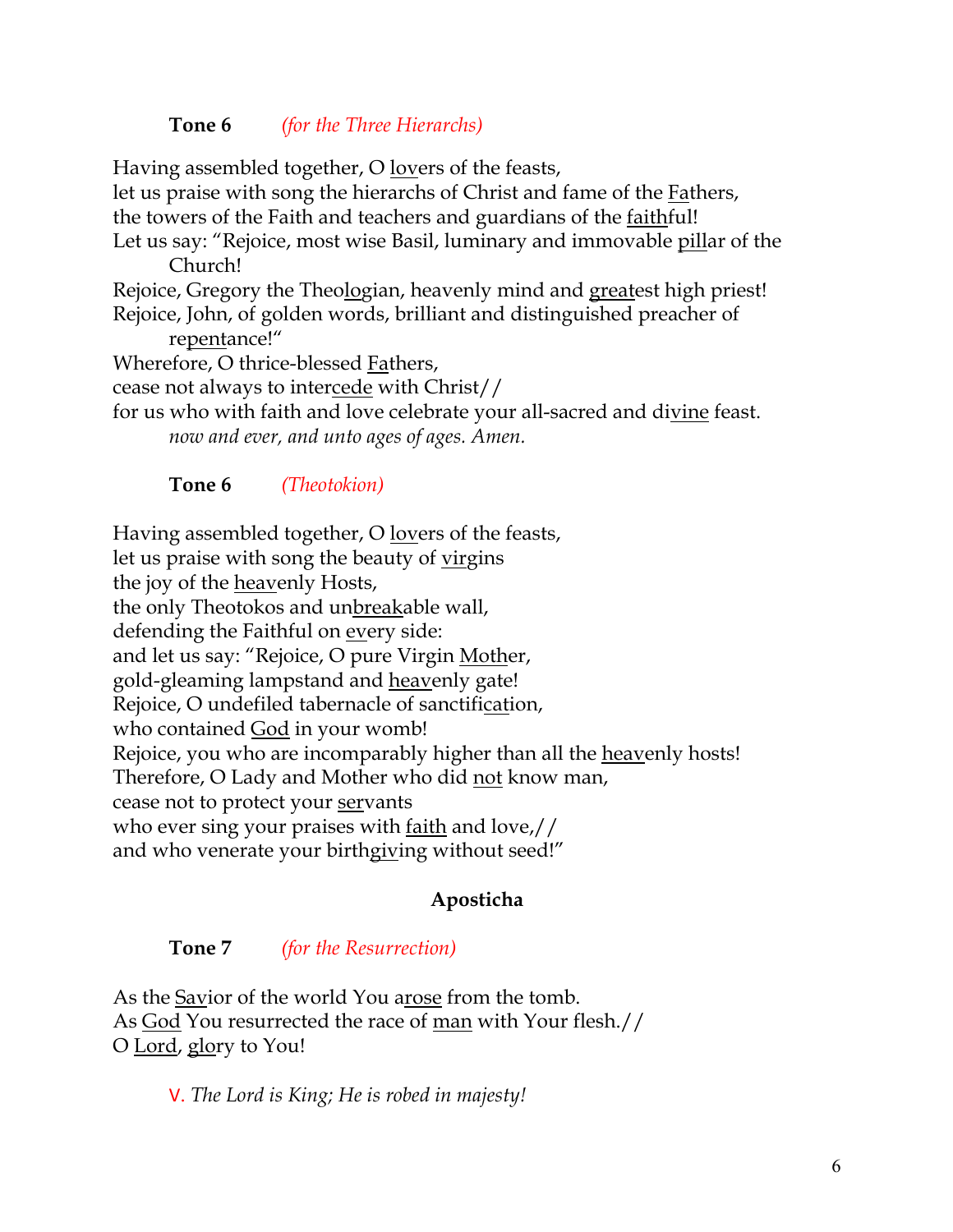Come, let us worship the One Who rose from the dead, and enlightened all creation! By His death, He saved us from the torments of hell.// By His Resurrection He has granted us eternal life and great mercy.

V. *For He has established the world, so that it shall never be moved.*

You descended into hell, capturing death, O Christ. In three days You arose again, resurrecting us who glorify Your Resurrection,// O Lord and Lover of man.

## V. *Holiness befits Your house, O Lord, forevermore!*

When You were placed in the tomb as one asleep, the sight was great and awesome. But when You rose on the third day as almighty God, You resurrected Adam with Yourself.// Glory to Your Resurrection, only Lover of man!

*Glory to the Father, and to the Son, and to the Holy Spirit;*

# **Tone 2** *(for the Three Hierarchs)*

Today, the souls of mortals are raised up from earthly things. Today, on the saints' memorial, they become heavenly. The gates of heaven are opened, and the words of the Master are spoken to us. Words proclaim the Word, and tongues sing hymns to His wonders. We cry out to the Savior: "Glory to You, O Christ our God, // for through them peace has been given to the faithful!"

*now and ever, and unto ages of ages. Amen.*

**Tone 2** *(for the Forefeast of the Meeting of the Lord)* 

Today Christ is carried in the sanctuary as an Infant;

today He Who gave the Law to Moses becomes subject to the Law. The armies of angels wondered,

seeing Him Who holds all things carried in the arms of an elderly man. Filled with reverence, Simeon cried out, rejoicing:

"O Savior, now let me depart from this fleeting life to a rest that grows not

old,//

for I have seen You, and I rejoice!"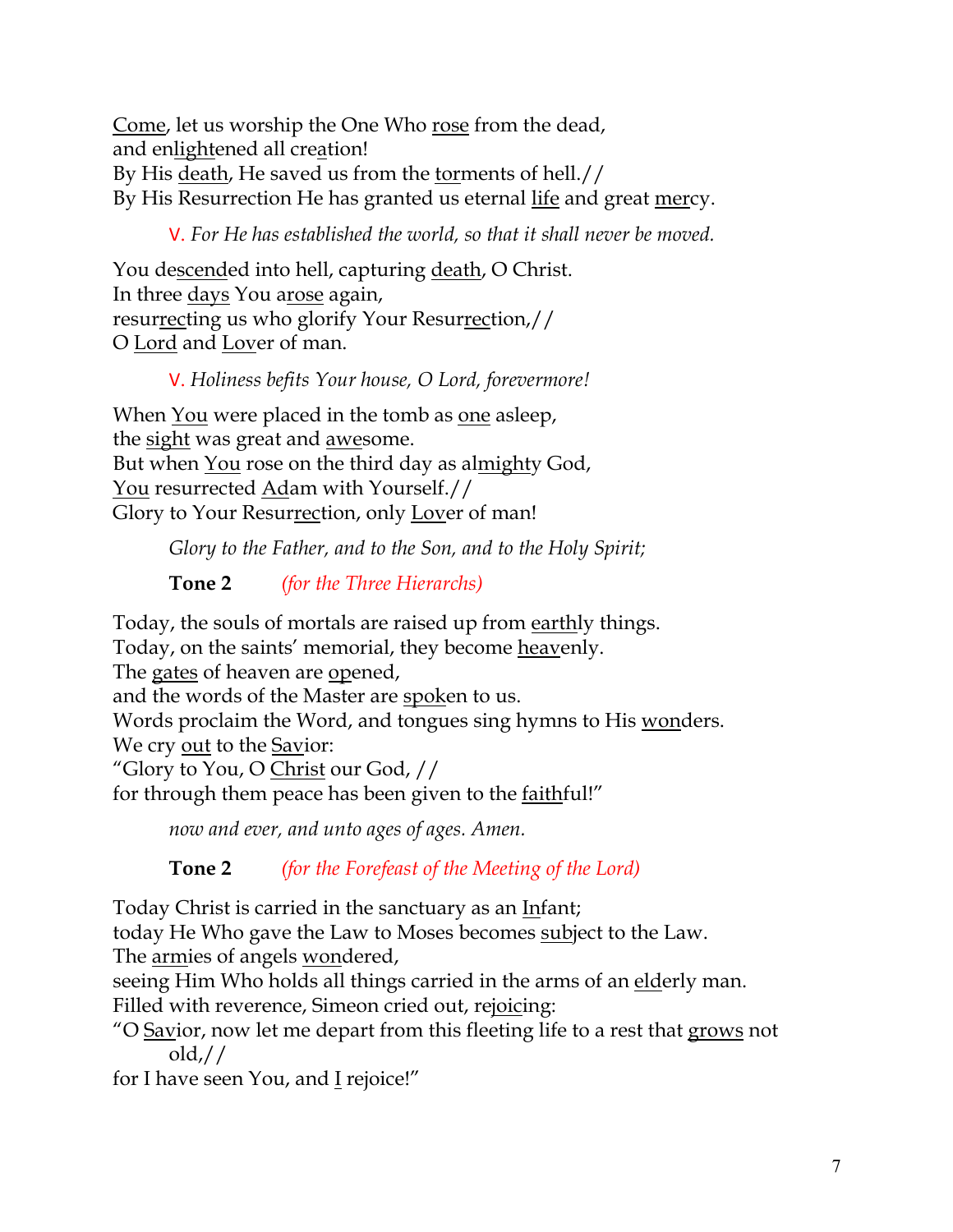*(at Great Vespers)*

### **Tone 7 Troparion** *(Resurrection)*

By Your Cross You destroyed death. To the thief You opened Paradise. For the Myrrhbearers You changed weeping into joy. And You commanded Your disciples, O Christ God, to proclaim that You are risen,// granting the world great mercy.

*Glory to the Father, and to the Son, and to the Holy Spirit,*

**Tone 4 Troparion** *(Three Hierarchs)*

As sharers of the Apostles' life and character and teachers of the universe, intercede with the Master of all to grant peace to the world,// and great mercy to our souls!

*now and ever, and unto ages of ages. Amen.*

## **Tone 4 Resurrectional Dismissal Theotokion**

The mystery of all eternity, unknown even by Angels, through you, Theotokos, is revealed to those on earth: God incarnate by union without confusion. He voluntarily accepted the Cross for us, by which He resurrected the first-created man,// saving our souls from death.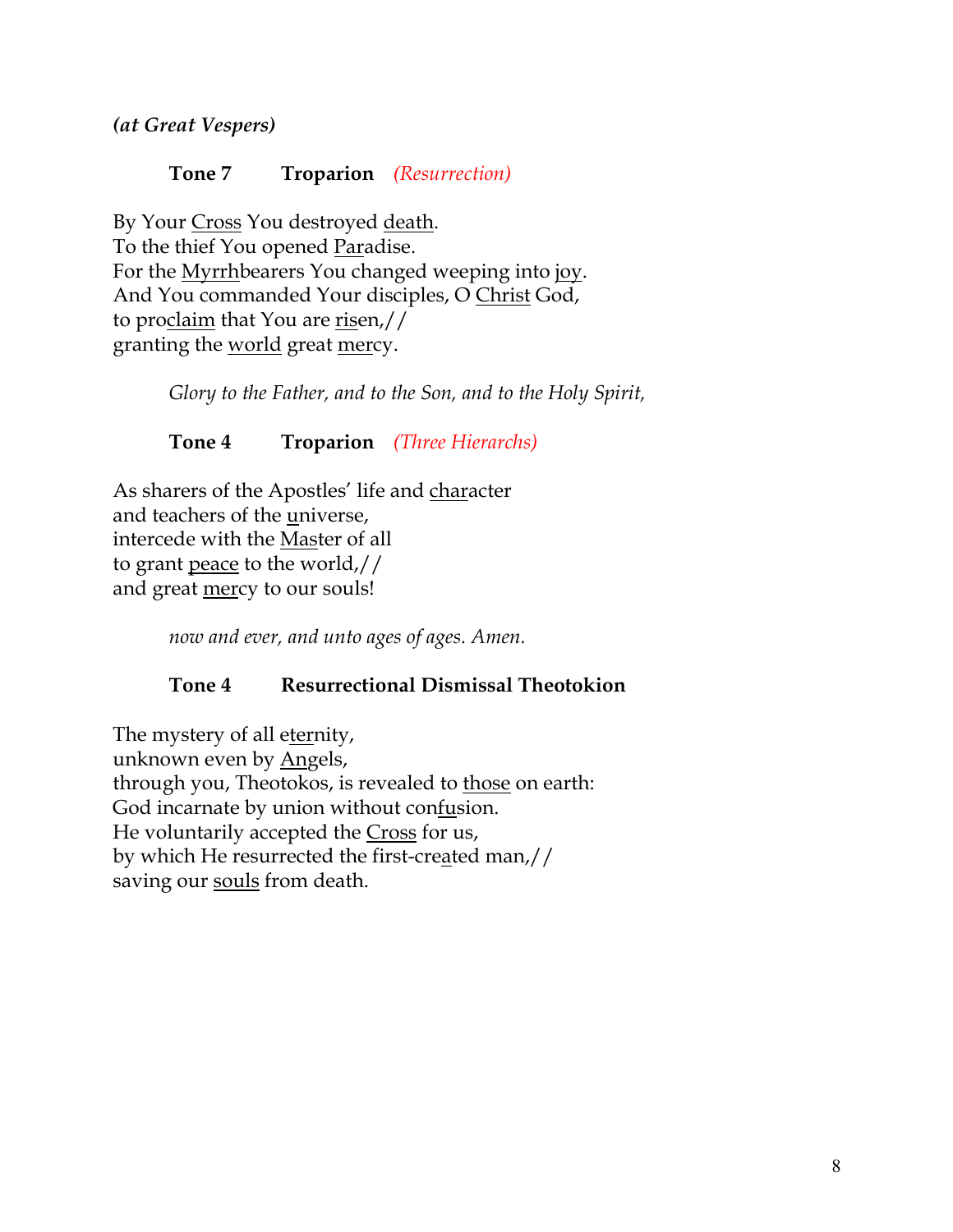*(at the Divine Liturgy)*

## **Tone 7 Troparion** *(Resurrection)*

By Your Cross You destroyed death. To the thief You opened Paradise. For the Myrrhbearers You changed weeping into joy. And You commanded Your disciples, O Christ God, to proclaim that You are risen,// granting the world great mercy.

## **Tone 1 Troparion** *(Three Hierarchs)*

Let us who love their words come together with hymns, and honor the three great torch-bearers of the ^triune Godhead: Basil the Great, Gregory the Theologian and John Chrysostom! These men have enlightened the world with the rays of their divine doctrines. They are sweetly flowing rivers  $\sim$  of wisdom, and have filled all creation with springs of heavenly knowledge. They ceaselessly intercede for us// before the Holy Trinity.

## **Tone 4 Troparion** *(Three Hierarchs)*

As sharers of the Apostles' life and character and teachers of the universe, intercede with the Master of all to grant peace to the world,// and great mercy to our souls!

## **Tone 7 Kontakion** *(Resurrection)*

The dominion of death can no longer hold men captive, for Christ descended, shattering and destroying its powers. Hell is <u>bound</u>, while the Prophets re<u>joice</u> and cry: "The Savior has come to those in faith;// enter, you faithful, into the Resurrection!"

## **Tone 2 Kontakion** *(Three Hierarchs)*

O Lord, You have taken up to eternal rest and to the enjoyment of Your blessings the divinely-inspired heralds, the greatest of Your teachers, for You have accepted their labors and deaths as a sweet-smelling sacrifice,// for You alone are glorified in Your saints.